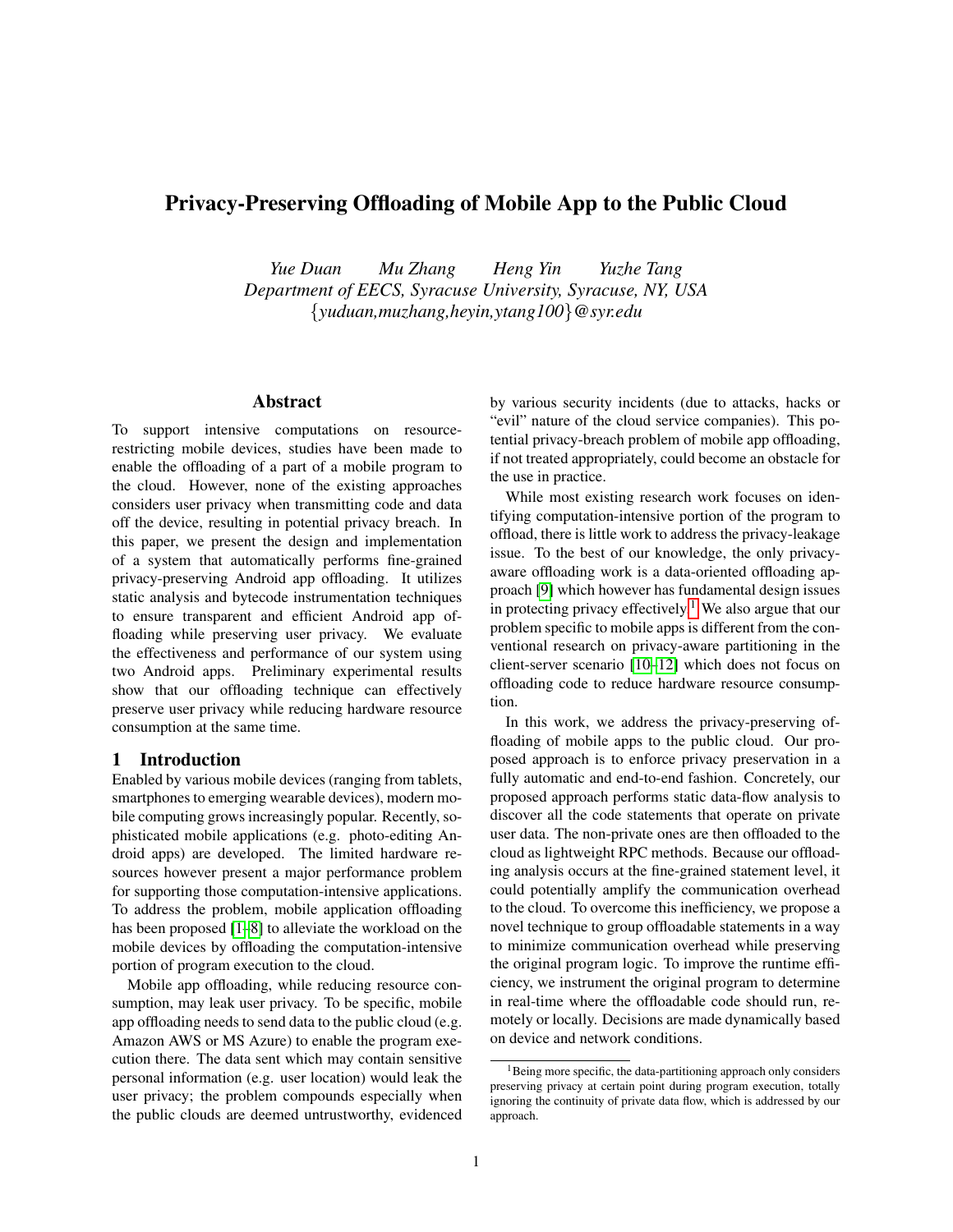```
1 public void OnTouchEvent (MotionEvent e) {<br>2 if (e is the correct touch event) {
 2 if(e is the correct touch event){<br>3 //First load picture to bitmap
 3 //First load picture to bitmap<br>4 //then embed location info aft
 4 //then embed location info after editing<br>5 Bitmap bm = LoadPicture(path);
 5 Bitmap bm = LoadPicture(path);<br>6 EditPicture(bm);
              EditPicture(bm);
 7 ...
 8 }
\frac{9}{10}Bitmap LoadPicture(String path) {
\begin{array}{c} 11 \\ 12 \end{array}12 Bitmap bm = BitmapFactory.decodeFile(file);<br>13 return bm;
    return bm;
\frac{14}{15}void EditPicture(Bitmap bm) {
16 //heavy computational picture editing<br>17 bm. getPixels(pix. 0. mPhotoWidth. 0. 0
           bm.getPixels(pix, 0, mPhotoWidth, 0, 0,
            mPhotoWidth, mPhotoHeight);
18 for (every pixel) {<br>19 ...
              19 ...
\begin{array}{ccc}\n20 & & & \\
21 & & & \end{array}21 //embed location information into picture<br>22 Location loc = getLastKnownLocation(Provi
22 Location loc = getLastKnownLocation (Provider);<br>23 double longitude = loc.getLongitude();
23 double longitude = loc.getLongitude();<br>24 double latitude = loc.getLatitude();
24 double latitude = loc.getLatitude();<br>25 EmbedLocation(bm, longitude, latitud
           EmbedLocation (bm, longitude, latitude);
26 }
```
Figure 1: Privacy-preserving Offloading Example

Our main contributions in this paper can be summarized as follows:

- We propose a novel technique to maximize the offloading of mobile app code to the public cloud while preserving user privacy-related information.
- We design and implement a prototype system which automatically identifies offloadable code via static data-flow analysis. It utilizes instrumentation techniques to make offloading decisions at runtime.
- We evaluate the effectiveness of the system by using two Android apps. Experimental results show that our offloading system is able to improve runtime performance and reduce battery consumption while preserving user privacy.

# 2 Overview

## 2.1 Motivating Example

Figure [1](#page-1-0) shows a simplified photo editor for which we perform privacy-preserving offloading. This photo editor app registers a callback function OnTouchEvent() which will first call LoadPicture() to load a picture into a bitmap from a local file and then invoke EditPicture() to edit it. During editing, the app will retrieve and embed the current location into the photo. In order to save battery and gain performance, we offload the heavy computation in EditPicture() to the server. However, existing approaches only allow us to enable offloading at the method level. Thus, the location information will also be sent to the cloud server, resulting in privacy leakage (if user considers location as private). If we choose to preserve privacy, we have to keep the whole EditPicture() running locally. This

<span id="page-1-1"></span>

Figure 2: Overview of the System

app contains both offloadable and non-offloadable code. Code statements in bold text are non-offloadable. For line 12, decodeFile() loads a bitmap from a local file. It is non-offloadable because it relies on the local file to execute. Lines 22-25 retrieve location information using getLastKnownLocation() and embed the information into the edited photo. Since they manipulate user private data (i.e. location), we choose not to offload them so as to protect user privacy. Other than those non-offloadable code statements, we automatically offload heavy computation (e.g. photo editing part) to the cloud. This requirement motivates us to find a new design to perform offloading during which user privacy preservation is guaranteed.

#### 2.2 Problem Statement

In this work, we address the problem of privacypreserving mobile app offloading and propose an automatic and fine-grained approach to solve the problem. More specifically, we aim at achieving the following design goals:

- Privacy Preservation: Our approach keeps user private data within mobile devices during offloading, thus preventing privacy leakage. This goal requires us to conduct offloading in a fine-grained manner (i.e. at the code statement level).
- Automatic Offloading: Our approach performs app offloading in an automatic way. It does not involve any human effort such as user annotation.
- High Performance: Our approach aims for high performance. Thus, we have to address the intensive code instrumentation and network communications due to fine-grained app offloading.

## 2.3 Architecture Overview

To achieve the above goals, our design leverages static program analysis to identify the non-offloadable code, utilizes instrumentation techniques to rewrite the app and relies on a decision making component to make offloading decisions dynamically. To achieve high performance, our proposed technique performs pre-filtering for offloadable code regions and ensures lightweight communication between a device and the cloud by transmitting only necessary data. Figure [2](#page-1-1) illustrates the over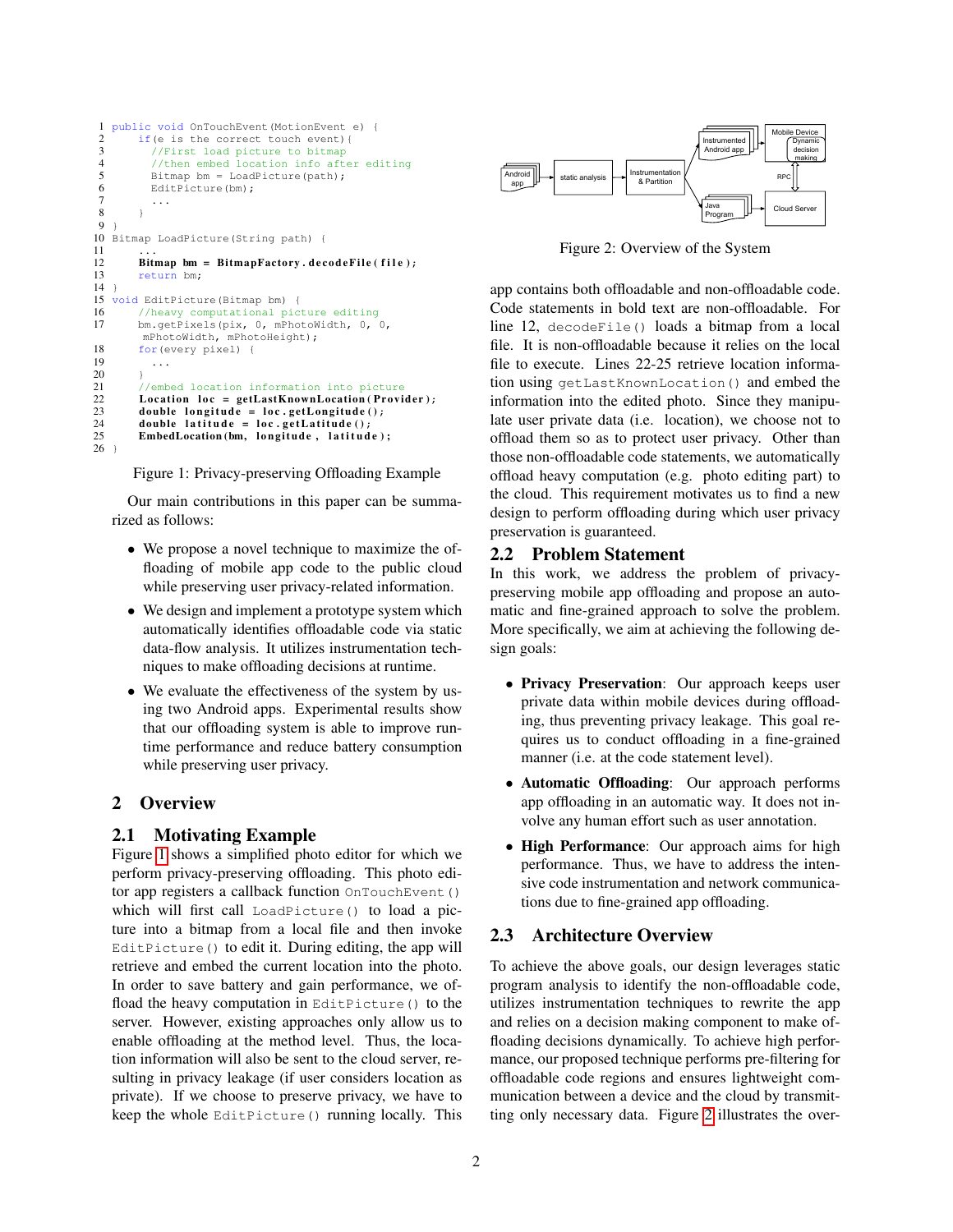all workflow of our privacy-preserving offloading technique. It mainly takes the following steps:

- (1) Static Analysis: The privacy-preserving nature of our system is guaranteed by static analysis. We first perform static program analysis to locate and mark all non-offloadable code. Then we extract code regions that are separated by non-offloadable code and evaluate the potential offloading performance gain in the pre-filtering process. We mark them as offloadable only if the potential performance gain is positive.
- (2) Instrumentation & Partition: Having marked offloadable code regions , we then perform code instrumentation at the beginning of every offloadable code region. This is to invoke a dynamic decision making component to decide whether we should really offload the code at runtime or not. We also create a wrapper function for the code region. The parameters are the necessary data used within the offloadable code region. We then partition the Android app by extracting offloadable code regions, construct a self-contained offloadable Java program, and push it to the cloud. Finally, we instrument the app so that we can execute the offloadable code locally or remotely, depending on the decision made dynamically (as will be described below).
- (3) Cloud Side Deployment: Due to the fine-grained nature of our approach, we might introduce more communications between the mobile device and cloud than existing offloading approaches. In order to obtain high performance, we need to keep the communication lightweight. To this end, we do not maintain an Android VM in the cloud. Instead, we directly execute the offloaded code as a Java program on the cloud and only transmit necessary data from the mobile device. Our static analysis enables us to know exactly what data are needed.
- (4) Dynamic Decision Making: The fact that a code region is marked as offloadable does not necessarily mean it should be offloaded at runtime. For example, if the current network connection is poor, offloading might actually introduce severe delay. The dynamic decision making component collects related information at runtime and makes decisions on whether the code should indeed be offloaded.

#### 3 Design & Implementation

In this section, we discuss the design and implementation of our system prototype.

#### 3.1 Static Analysis

We first convert the Android Dalvik bytecode into Java bytecode program using dex2jar [\[13\]](#page-6-3), then perform our static analysis which is built on top of Soot [\[14\]](#page-6-4). The static analysis process contains three major steps: nonoffloadable code identification, offloadable code grouping and pre-filtering.

Non-Offloadable Code Identification In order to detect offloadable code regions we need to identify the nonoffloadable code first. Specifically, we mark the following four types of code statements as non-offloadable: 1) private data manipulation statements which retrieve (e.g. getLastKnownLocation()) and manipulate user private data; 2) GUI components that directly interact with users; 3) local resource access statements such as FileInputStream() and mkdir(), and 4) other Android APIs that rely on either Android OS or physical device to execute (e.g. SendTextMessage()). For private data manipulation statements, we perform contextsensitive, flow-sensitive and inter-procedural data-flow analysis proposed in [\[15\]](#page-6-5) to locate them. Our system allows users to select which data is considered senisitive in a configuration file. Currently, we consider location, system setting and device ID as private by default. For other three types of statements, we manually define an API list and statically search for them.

Offloadable Code Grouping After identifying all the non-offloadable statements, we extract offloadable code regions. In theory, all statements other than the nonoffloadable ones are offloadable. However, to maintain the original program logic, we group those offloadable statements into a number of code regions without breaking the original control flow. At the same time, we keep the code regions as large as possible to minimize instrumentation and communication overhead. In order to achieve these two goals, the entry point of each code region can be 1) the entry point of an original method, 2) the immediate successor of a non-offloadable region, or 3) the jump target of another offloadable code region. We achieve this by using Algorithm [1.](#page-3-0)

The inputs of the algorithm are 1)  $Set_{NO}$ : a set of all non-offloadable statements in the app identified in the previous step and 2) *Setmethod*: a set of all methods within the app. The output is *Set<sup>O</sup>* which is a set of all the offloadable code regions extracted. The whole algorithm contains two loops. The first loop is to analyze the program and collect inter-split branch statements (e.g. goto statements), and the second one is to extract real offloadable code regions. In the first loop, for every method *m* within the app, the algorithm calls GetControlFlowGraph() to retrieve the controlflow graph (CFG) of  $m$ , then it invokes  $SplitCFG()$ .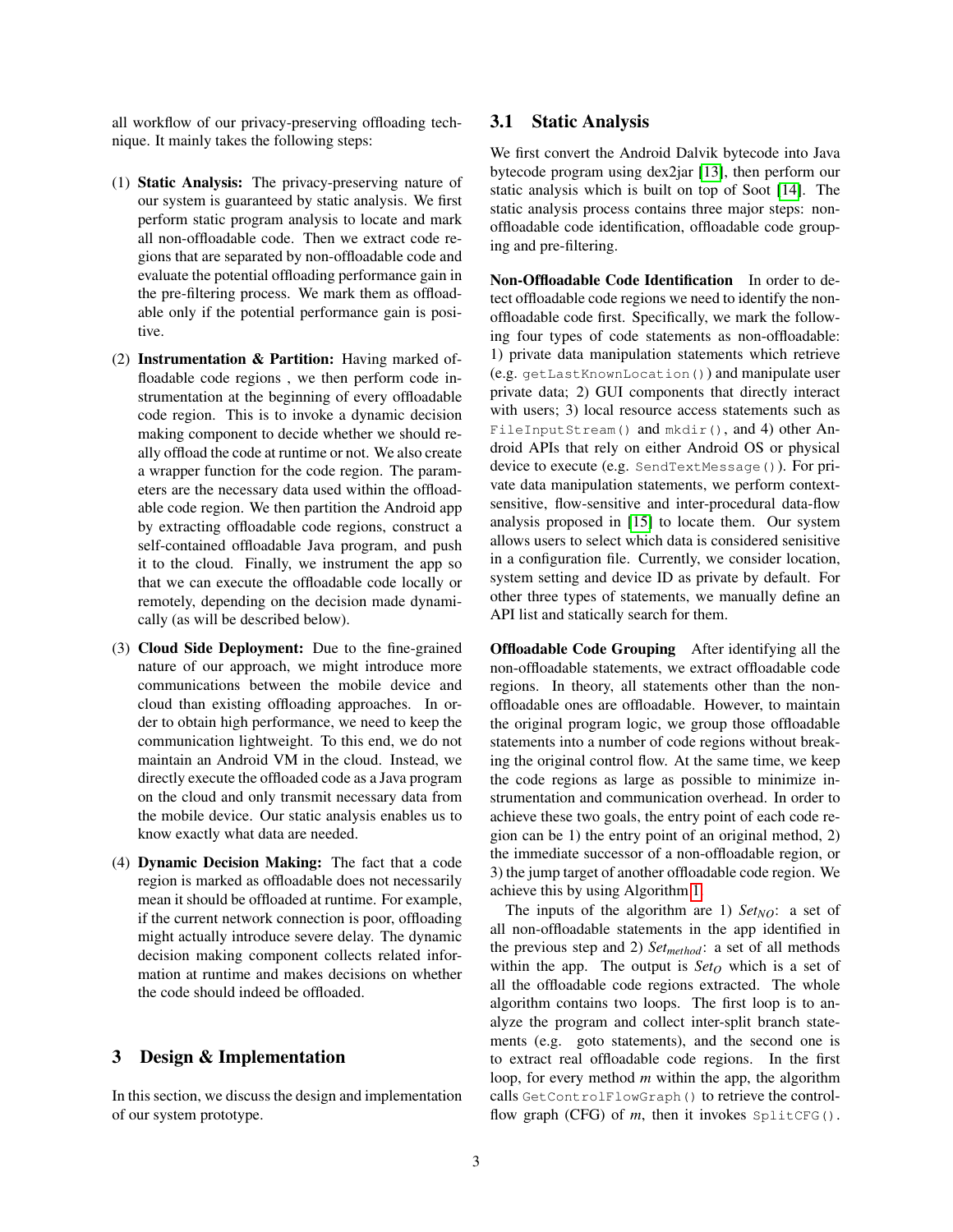#### <span id="page-3-0"></span>Algorithm 1 Offloadable Code Grouping

| $Set_{NO} \leftarrow$ all the non-offloadable statements in app                         |
|-----------------------------------------------------------------------------------------|
| $Set_{method} \leftarrow \text{all the methods in app}$                                 |
| $Set_{intersplitBranch}$ , $Set_{intersplitTarget} \leftarrow null$                     |
| $Set_O \leftarrow null$                                                                 |
| for $m \in Set_{method}$ do                                                             |
| $cfg_m \leftarrow \text{GetControlFlowGraph}(m)$                                        |
| $Set_{cfg'} \leftarrow SplitCFG(cfg_m, Set_{NO})$                                       |
| for $cfg' \in Set_{cfg'}$ do                                                            |
| $Set_{branch} \leftarrow GetBranches(cfg')$                                             |
| if any <i>b</i> in <i>Set<sub>branch</sub></i> has a target <i>t</i> out of $cfg'$ then |
| $Set_{intersplitBranch} \leftarrow Set_{intersplitBranch} \cup b$                       |
| $Set_{intersplitTarget} \leftarrow Set_{intersplitTarget} \cup t$                       |
| end if                                                                                  |
| end for                                                                                 |
| end for                                                                                 |
| for $m \in Set_{method}$ do                                                             |
| $cfg_m \leftarrow GetControlFlowGraph(m)$                                               |
| $Set_{cfg''} \leftarrow SplitCFG(cfg_m, Set_{NO} \cup Set_{intersplitTarget})$          |
| $Set_{cfg''} \leftarrow \text{DeleteNode}(Set_{cfg''}, Set_{NO})$                       |
| $Set_{cfg''} \leftarrow \text{SetAsReturn}(Set_{cfg''}, Set_{intersplitBranch})$        |
| $Set_{O} \leftarrow Set_{O} \cup Set_{cf}$ gu                                           |
| end for                                                                                 |
| <b>output</b> $Set_O$ as a set of offloadable code regions                              |

SplitCFG() will first locate all the statements in *SetNO* within  $cfg_m$ , treat them as new entry points and their predecessors as new exit points, and split  $cf g_m$  to get a set of CFG splits  $Set_{cfg}$ . Then for each split  $cfg'$  in  $Set_{cfg}$ , the algorithm calls GetBranches() to retrieve *Set*<sub>branch</sub> which is a set of branch statements in  $cfg'$ . If any branch statement *b* has a target *t* that is out of the current  $cfg'$ ,  $t$  will become a new entry point to a code region and later may become an entry point of a Java function in the cloud. The algorithm will put *b* and *t* into *SetintersplitBranch* and *SetintersplitTarget* respectively.

Next, the second loop iterates through each method again to calculate a new set of CFG splits *Set*<sub>cfa</sub><sup>n</sup> with statements in *SetNO* ∪*SetintersplitTarget* as new entry points. For *Set<sub>cfg"*</sub>, the algorithm first calls DeleteNode to delete non-offloadable statements from it and then sets branch statements from *SetintersplitBranch* to be the new exit points. So by the end of the algorithm, the exit points of code regions can be 1) the exit point of an original method, 2) the immediate predecessor of a nonoffloadable region, or 3) the branch statement which has a target in another offloadable code region. The output *Set<sup>O</sup>* contains offload-safe code regions which later may become Java methods on the server side.

Pre-filtering Due to the existence of non-offloadable statements and the requirement of keeping the original control flow, our algorithm may produce a large amount of small code regions that are offloadable. Since each code region is offloaded as a remote Java method, simply offloading all of them will introduce excessive instrumentation and communication overhead. To deal with this issue, we perform pre-filtering to figure out which code regions actually contain heavy computation and can potentially bring performance gain if offloaded. This process is necessary to ensure runtime performance and minimize the increase of app size introduced by instrumentation.

So far we statically mark one code region as offloadable if it contains loops or an excessive number of statements. Ideally, we could leverage a dynamic profiler, such as CloneCloud [\[6\]](#page-5-2), to quantitatively measure the performance gain.

### 3.2 Instrumentation & Offloading

Based on dataflow analysis, we create an offloaded Java class for a target program. We also instrument the original program, so that it can dynamically choose to execute the offloaded code or its corresponding local copy, according to the runtime performance measurement.

Offloaded Java Class We first make a copy of the offloadable code regions in the app. Then, each copied code region is formed into one RPC (i.e. remote procedural call) method. In the end, all the RPC methods are encapsulated into one dummy class, which is deployed on the cloud side. To minimize data transmission, we perform points-to analysis to discover only the necessary data for execution. For example, if only a subset of an array is used in an offloadable code region, our system will not transmit the entire array.

Instrumentation We then instrument the original program by inserting decision making code and remote procedural calls. Figure [3](#page-4-0) depicts the local code after instrumentation. First, for each offloaded RPC method, we locate its counterpart in the local code. Then, prior to the entry point of a counterpart, we introduce a method call to decide whether to run this local copy or the remote one. Next, we insert a conditional statement which checks the return value of the decision making method. Depending on this return value, it may jump to one of the two target branches. The first branch is the original local code and the second one is a call to the remote code. To this end, we insert a call statement to invoke the corresponding RPC method.

## 3.3 Cloud Side Deployment

We then push the dummy class generated during instrumentation to the server side. This Java class contains all the offloaded code regions, each of which is constructed as a method. We choose not to maintain a cloned Android VM because maintaining such a VM involves heavy synchronization overhead. We use RPC to communicate between a mobile device and the cloud.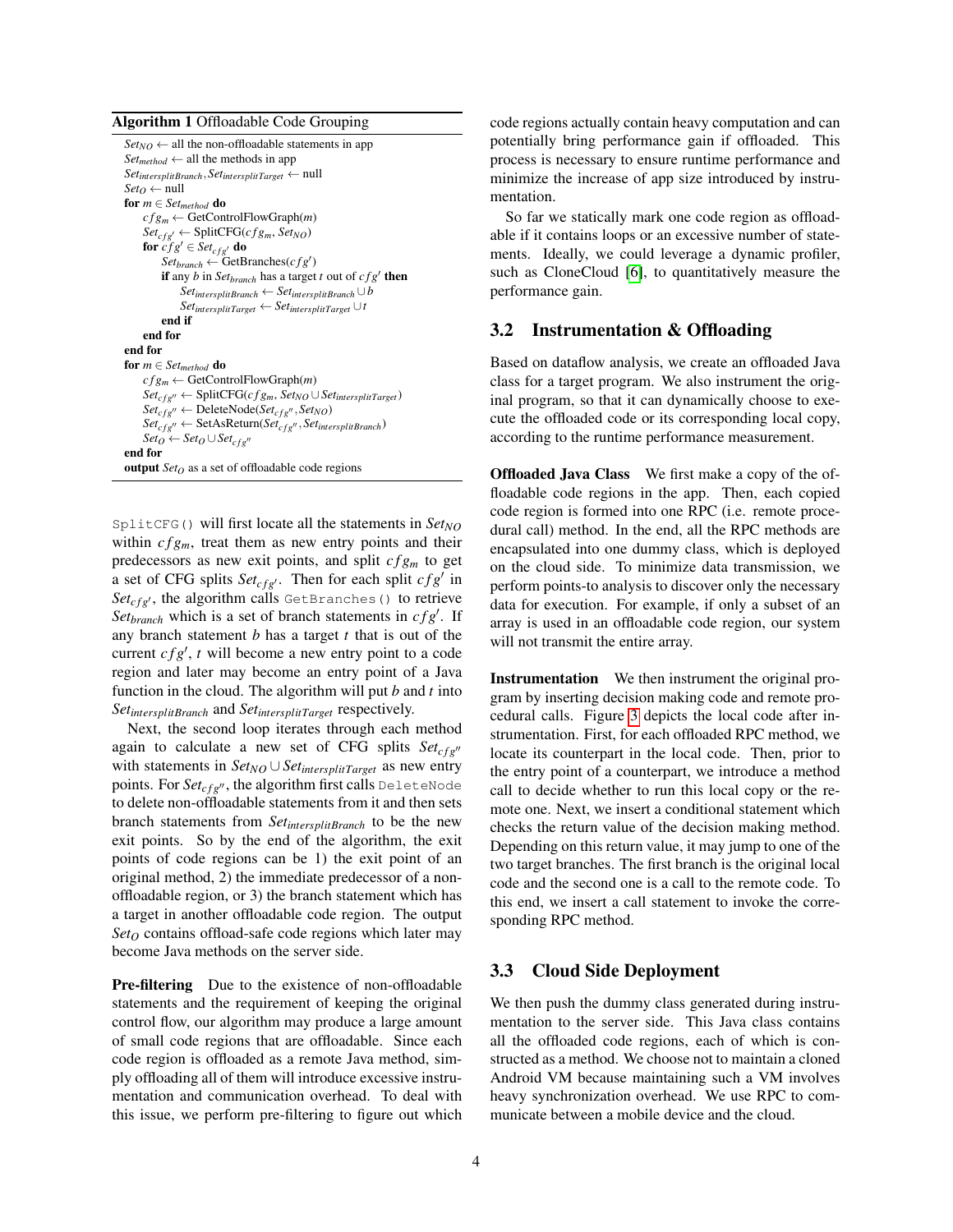<span id="page-4-1"></span>

Figure 4: Runtime Performance







data that we preserve from offloading. We conduct experiments on a Nexus S model device running Android 4.0.4. We assume the network status is good and no other app is running so the dynamic decision making service will always return true.

Runtime Performance & Battery Saving Figure [4](#page-4-1) illustrates the runtime performance of the system. We compare the runtime performance of instrumented apps with the original ones. The X-axis represents the apps (original and instrumented versions for each Android app) while the Y-axis is the average response time. As shown from the figure, response times for Photo Editor and Color Detector are reduced by 25.5% and 53.8% respectively. The major reason why the performance gain for Photo Editor is much smaller than that for Color Detector is that the communication between the device and the server is much heavier for the former one. For Photo Editor, we have to transmit the whole picture to the server in order to perform editing while for Color Detector we could transmit only the pixels in the user selected area. We then leverage PowerTutor [\[18\]](#page-6-8) to evaluate the battery consumption. As depicted in Figure [5,](#page-4-1) power consumption for the two apps decreases from 81.7J and 70.7J to 68.7J and 43.4J, resulting in the reduction rates of 15.9% and 38.7% respectively.

App Size We also evaluate the sizes of our instrumentation code. As shown in Figure [6,](#page-4-1) the sizes of apps before and after instrumentation are almost the same with negligible increases around 0.4% and 0.8%. This means the storage on mobile devices will not be affected by our offloading technique.

## 5 Conclusion

We propose a novel technique to automatically perform fine-grained privacy-preserving Android app offloading. We implement a prototype and evaluate our system by utilizing two Android apps. Experimental results show that our system can effectively boost performance and save battery while preventing privacy data from leaking to the cloud.

#### <span id="page-4-0"></span>void EditPicture(Bitmap bm) {  $boolean$  callRemote = makeDecision(); if (callRemote) callRPCEditPicture1(bm);  $\}$  e l s e  $\{$ //heavy computational picture editing bm.getPixels(pix, 0, mPhotoWidth, 0, 0, mPhotoWidth, mPhotoHeight); ... } //embed location information into picture Location loc = getLastKnownLocation(Provider): ... EmbedLocation(bm, longitude, latitude); }

Figure 3: Instrumented Code

# 3.4 Dynamic Decision Making Component

We create an Android service to make offloading decisions based on runtime information. To communicate with this component, we instrument an app by inserting code at the beginning of each offloadable code region, so that the inserted code can send the request to the service and receive the decision at runtime.

This service component runs in the background to gather real-time system information (CPU usage, Memory usage and Network status) by parsing /proc/stat files periodically. Currently we simply use network connectivity to make offloading decisions.

This Android service will not bring security issues such as permission re-delegation problem [\[16\]](#page-6-6) since it merely returns offloading decisions and does not disclose any system information. Prior research [\[17\]](#page-6-7) has shown that the consumption of hardware resources is negligible for such a service.

### 4 Evaluation

In this section, we present some preliminary evaluation results of our system. We evaluate our system with two Android applications. The first app is the Photo Editor which loads a photo from a local file, performs photo editing and embeds location information into the photo. The second app is a Color Detector that utilizes the camera on the device to capture a picture, detects colors in an area selected by users and shows text in different languages based on current locale setting. In these two apps, location information and locale setting are user private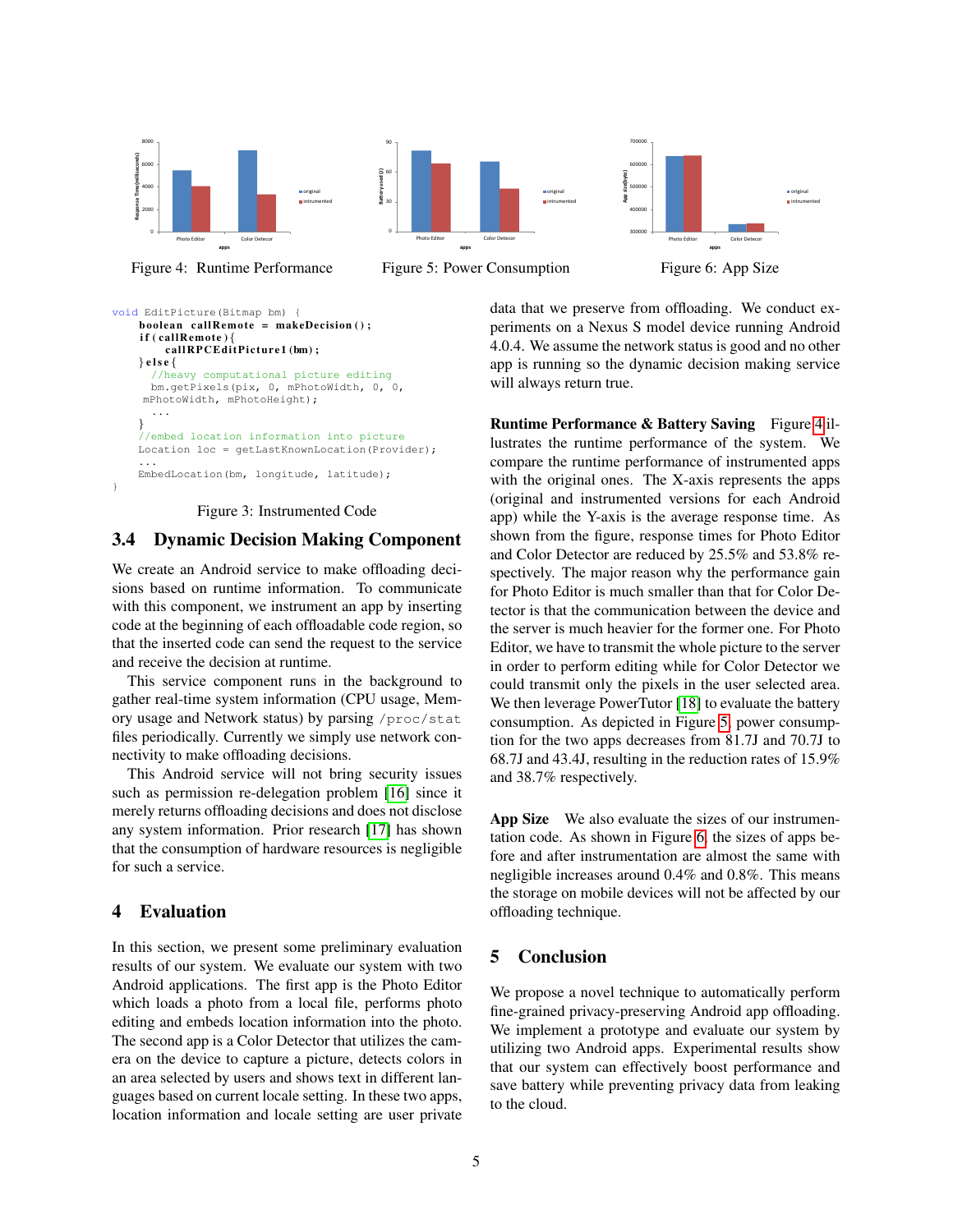# 6 Discussion

Loop Quantification At present, we do not quantify the computation of loop operations. Instead, we qualitatively consider all loop operations to be equally computation-intensive. However, in practice, different loop operations consume distinctive amounts of resources, depending on how many times the iterations are performed. Sometimes, a loop counter is statically resolvable. Thus, we can perform static dataflow analysis to trace its origin. In other cases, the number of iterations cannot be determined in static analysis because it is originated from a runtime value, for example, a use input. To address this problem, we need to leverage dynamic analysis as well as machine learning technique. This presents a possible direction for our future work.

Privacy Policy Configuration So far, we have a static and general set of privacy policies for all users. Our system considers location, system setting and device ID as sensitive data, and prevents them from being offloaded to the cloud. Nevertheless, an individual user may be more concerned about specific private information under particular circumstances. For example, an end user is more careful about her geolocation data when she is at home but could be less cautious when she is at work. This fact requires our privacy policies to be configurable at runtime. In addition, the relaxation of privacy restrictions may lead to performance benefits because more executions can be potentially offloaded to the cloud. Thus, how to design such a flexible and efficient dynamic policy system is worth investigating.

Communication Versus Computation There is fundamentally a trade-off between communication delay and computation overhead, with respect to code offloading. On the one hand, we delegate computation-intensive workloads to the cloud. On the other hand, we also hope to reduce the network communication between the mobile device and the cloud. To minimize the communication overhead, we look for the maximal connected graphs from control-flow graphs. We further perform a pre-filtering to select a subset from these candidates, so that we only offload the most resource-consuming instructions. However, other factors may also have impacts on the network overhead. For instance, if the offloaded code requires a huge data input from the local device, it can considerably affect the overall performance. Fundamentally, we would like to consider the ratio of computation and communication instead of just the computation. This is an optimization problem with various parameters. It requires future discussion to construct such a target function, including the selection of significant parameters and their weights.

#### 7 Acknowledgment

We would like to thank anonymous reviewers for their comments. This research was supported in part by NSF Grant #1054605. Any opinions, findings, and conclusions made in this material are those of the authors and do not necessarily reflect the views of the funding agencies.

#### References

- <span id="page-5-0"></span>[1] A. Gember, C. Dragga, and A. Akella, "Ecos: practical mobile application offloading for enterprises," in *Proc. Int. Conf. Mobile Systems, Applications And Services*, 2012.
- [2] E. Cuervo, A. Balasubramanian, D.-k. Cho, A. Wolman, S. Saroiu, R. Chandra, and P. Bahl, "Maui: making smartphones last longer with code offload," in *Proceedings of the 8th international conference on Mobile systems, applications, and services*. ACM, 2010, pp. 49–62.
- [3] Y.-W. Kwon and E. Tilevich, "Energy-efficient and fault-tolerant distributed mobile execution," in *Distributed Computing Systems (ICDCS), 2012 IEEE 32nd International Conference on*. IEEE, 2012, pp. 586–595.
- [4] M. A. Hassan, K. Bhattarai, Q. Wei, and S. Chen, "Pomac: Properly offloading mobile applications to clouds," in *Proceedings of the 6th USENIX conference on Hot Topics in Cloud Computing*. USENIX Association, 2014.
- [5] C.-K. Lin and H. Kung, "Mobile app acceleration via fine-grain offloading to the cloud," in *Proceedings of the 6th USENIX conference on Hot Topics in Cloud Computing*. USENIX Association, 2014, pp. 8–8.
- <span id="page-5-2"></span>[6] B.-G. Chun, S. Ihm, P. Maniatis, M. Naik, and A. Patti, "Clonecloud: elastic execution between mobile device and cloud," in *Proceedings of the sixth conference on Computer systems*. ACM, 2011, pp. 301–314.
- [7] E. Chen, S. Ogata, and K. Horikawa, "Offloading android applications to the cloud without customizing android," in *Pervasive Computing and Communications Workshops (PERCOM Workshops), 2012 IEEE International Conference on*. IEEE, 2012.
- <span id="page-5-1"></span>[8] M. S. Gordon, D. A. Jamshidi, S. A. Mahlke, Z. M. Mao, and X. Chen, "Comet: Code offload by migrating execution transparently." in *OSDI*, 2012, pp. 93–106.